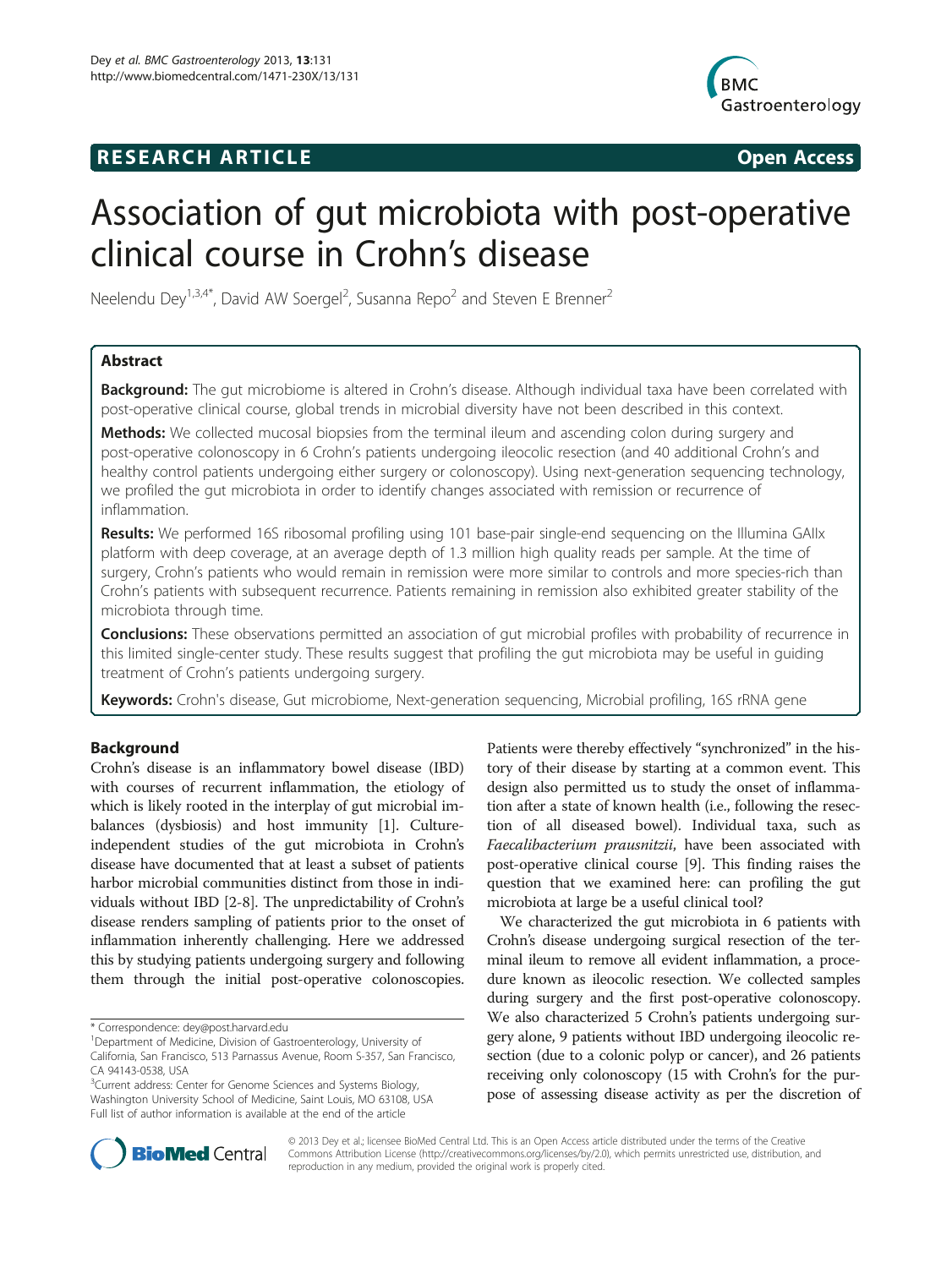<span id="page-1-0"></span>the treating gastroenterologist, 11 without IBD receiving colorectal cancer screening) (Additional file [1:](#page-8-0) Table S1). All patients were recruited via continuous enrollment from a single medical center in the San Francisco Bay Area.

Crohn's patients undergoing ileocolic resection are at risk for post-operative recurrence of inflammation in the newly terminal ileum: 65% have visible inflammation at colonoscopy after 1 year [\[10](#page-9-0)]. Powerful anti-inflammatory treatments can prevent or reduce this but are typically reserved for patients at high risk for recurrence [[10,11\]](#page-9-0). Gastroenterologists use clinical history and colonoscopy (initially performed approximately six months after surgery) to inform treatment decisions. At colonoscopy, mucosal health is graded with the Rutgeerts score  $(0-1)$ indicates remission; 2–4, recurrence) [[12](#page-9-0)], which informs prognosis. The aim of the present study is to determine whether profiling the gut microbiota can further inform prognosis in this setting. We asked whether post-operative recurrence could be correlated with microbiota of the resected surgical tissue, either alone or in conjunction with specimens obtained subsequently. Mucosal biopsies were taken from the terminal ileum and ascending colon, distinguishing between inflamed and healthy-appearing mucosa. All biopsies from an individual patient at a given time point were obtained with the same surgical or endoscopic instruments, consistent with previously published protocols [\[3,5,13-15\]](#page-9-0) but leading to the possibility of cross-contamination. Fecal samples were obtained one day prior to procedures when feasible. We performed microbial profiling of samples based on deep sequencing of a 16S ribosomal gene region. Based on observed associations between species abundance and post-operative recurrence, we propose that microbial profiling of patients with Crohn's disease undergoing surgery may serve as a prognostic indicator for subsequent clinical course.

## Methods

## Human subjects

Patients scheduled for surgery and/or colonoscopy were recruited to the study from the University of California, San Francisco (UCSF), between November 2008 and August 2010. No patients underwent a procedure specifically for this study. Informed consent was obtained of each patient by one of the authors (ND). The use of human subjects was approved by the Committee on Human Research (CHR) at UCSF (study 10–01519). All samples analyzed were acquired specifically for this study; none were taken from a tissue bank.

## DNA extraction

Stool samples (250 mg) were homogenized in PowerBead tubes (MoBio, Carlsbad, CA) using a Mini-BeadBeater-8 (BioSpec) at the highest setting for 1 minute. DNA was extracted using the MoBio Power Soil DNA Kit (Carlsbad,

CA) according to the manufacturer's instructions. Frozen biopsies (30 mg) were suspended in 600 μl of Buffer RLT (Qiagen, Valencia, CA) that contained β-Mercaptoethanol (1 μl per 100 μl of buffer), and transferred to silica-bead-containing tubes (Lysing Matrix B, MP Biomedicals, Solon, OH). Tubes were placed in a Mini-BeadBeater-8 (BioSpec) and homogenized at the highest setting for 3 minutes. Samples were further thawed in a 37°C water bath for 5 minutes. DNA was subsequently extracted using the column-based Qiagen AllPrep kit (Valencia, CA) as per manufacturer instructions.

## 16S rRNA amplification

A fragment of the 16S ribosomal genes (containing the V1-V3 hypervariable regions) was amplified by PCR with 9F-containing (5′-CAAGCAGAAGACGGCATACGAGA TNNNNNNGTGACTGGAGCGAGTTTGATC [AC]TGG CTCAG-3′) and 529R-containing (5′-AATGATCGGCGA CCACCGAGATCTACACTCTTTCACCGCGGC[GT]GC TGGC-3′) primers at a final concentration of 400 nM using Phusion high-fidelity PCR Master Mix (Finnzymes). (Adapter sequences are underlined. Sample-specific 6-mer barcodes are represented by N's. 9F and 529R sequences are italicized.) 10 barcodes were used, in varying combinations: AAGCTA, ACATCG, ATTGGC, CACTGT, CG TGAT, CTGATC, GATCTG, GCCTAA, TCAAGT, and TGGTCA. PCR conditions were as follows: 98°C initial denaturation for 30 seconds; 10 cycles of 98°C for 10 seconds, 53°C for 30 seconds, and 72°C for 30 seconds; a final extension at 72°C for 5 minutes. Following PCR, the sample was run on a 1.5% agarose gel (Invitrogen UltraPure agarose, Carlsbad, CA) at 80 Volts for 15 minutes. The amplified fragment was then excised and purified using GeneCatcher tips (the Gel Company, San Francisco, CA). Technical triplicates were performed for each sample.

## Illumina sequencing

Equimolar amounts of amplicons from 6–7 samples were pooled for multiplexing on each flow cell lane. The V3 hypervariable region was sequenced on an Illumina Genome Analyzer IIx using standard reagents. A custom sequencing primer (5′-GATCTACACTCTTT CACCGCGGC[GT]GCTGGC-3′), which contained 529R (italicized), was used to initiate sequencing beyond the 529R primer region, effectively increasing sequencing read length of the region of interest. Despite this strategy, conservation in 16S sequence beyond the 529R primer region required low cluster density on flow cells for successful sequencing. Matrix and phasing values generated from a library control lane were applied to the lanes containing the amplified 16S fragments. We generated 23.3 gigabases of 101 base pair single-end reads of partial 16S ribosomal sequence data.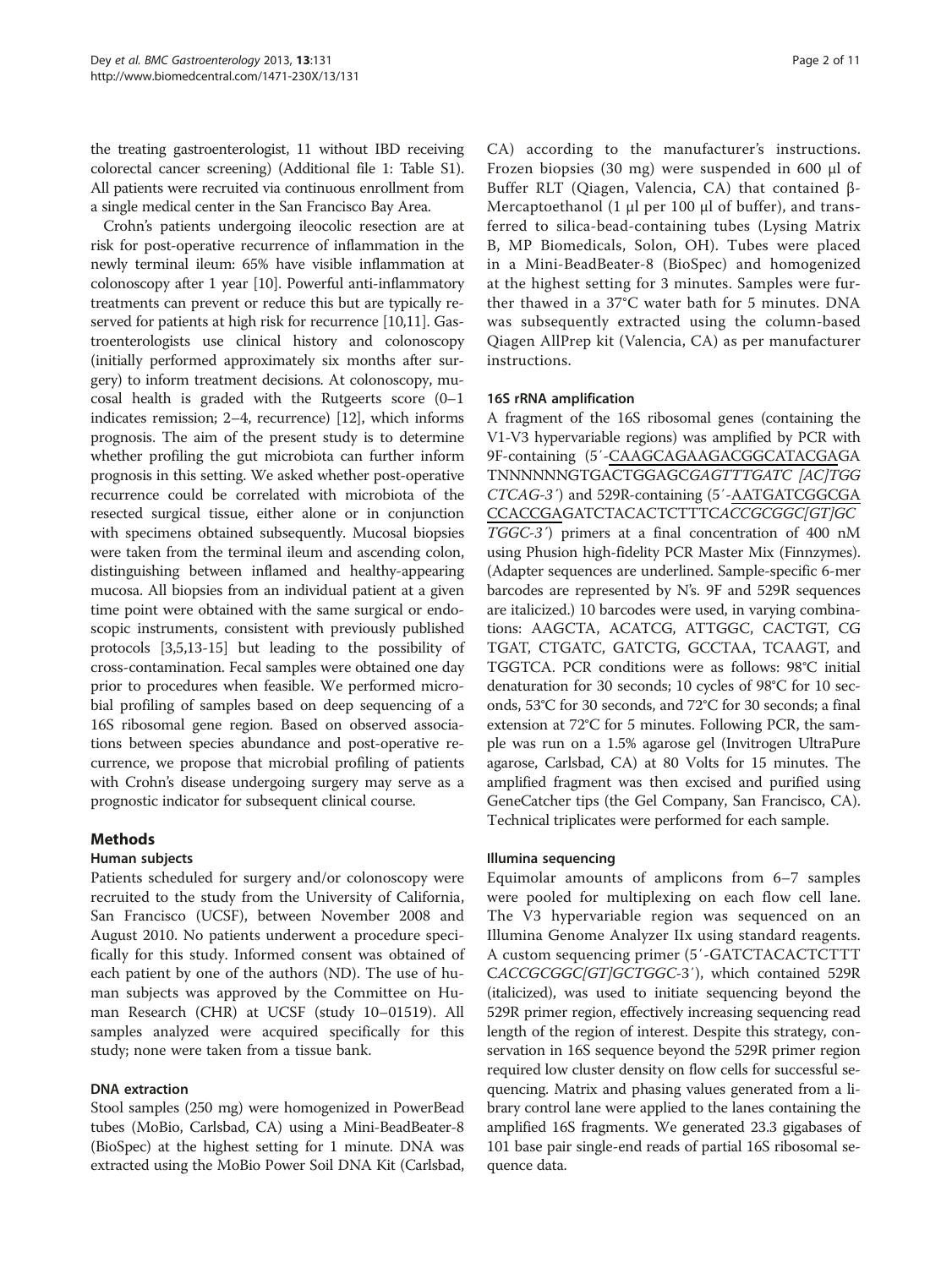#### 16S rRNA data processing and analysis

Ribosomal sequence data was processed using tools from the QIIME pipeline v1.2.1 [\[16\]](#page-9-0). Sequences were dereplicated at 100% sequence identity. No chimeric sequences were seen using ChimeraSlayer [\[17\]](#page-9-0). Reads were retained if they were present in at least two samples and represented in at least ten times in the combined dataset. No read trimming or filtering was performed based on Q scores. Reads of presumed human DNA were identified and removed if they both bore 100% sequence identity to human DNA (reference human genome downloaded from <http://www.ncbi.nlm.nih.gov/genome/> on May 19, 2011) and were not seen in the Greengenes ribosomal database (downloaded from [http://greengenes.lbl.gov/Download/](http://greengenes.lbl.gov/Download/Sequence_Data/Greengenes_format/) Sequence Data/Greengenes format/ on March 17, 2011). Contaminant human DNA constituted 15% of sequences. No contaminant fungal DNA was seen (18S fungal genes downloaded from NCBI on May 19, 2011). 18.4 gigabases of ribosomal sequence data were considered to be high quality and included in our analysis. This total represented a mean coverage of 1.3 million reads per sample ± 0.86 million [s.d.], with a range of 6,400-5,300,000 reads per sample. 14 of the total 139 samples had fewer than 250,000 reads (9 Crohn's, 5 non-IBD). The mean number of reads per sample was not significantly different in Crohn's compared to non-IBD controls. The range for samples from the six highlighted Crohn's patients was 22,000-4,100,000 reads per sample. Reads were aligned using PyNAST [\[18\]](#page-9-0). Phylogenetic trees were constructed using FastTree [\[19](#page-9-0)]. The unique sequences were assigned to known taxa, to the extent possible, using the RDP classifier [[20](#page-9-0)]. The relative proportions of sequences represented by each taxa were averaged by patient per time point prior to group comparisons, which were made with the Student's t-test (Welch two sample t-test) using values from a single time point per patient as indicated in the text.

#### Diversity calculations

Alpha diversity was measured using the Chao1 and Faith phylogenetic diversity (PD) metrics [\[21,22](#page-9-0)]. Beta diversity was measured using the weighted UniFrac metric [[23](#page-9-0)]. UniFrac distance matrices generated via QIIME were used to compute average distances within and between various groups of samples (e.g. Crohn's versus control biopsies). The arithmetic mean of coordinates in each dimension of the ordination space (i.e., the PCoA space, a multidimensional Euclidean space) was taken to determine the centroid. Autocorrelation, or pseudo-replication, was accounted for by taking the centroid in ordination space of all biopsies collected from a given individual at a given time. For example, in comparing Crohn's patients to control patients, the centroids of biopsies collected at patients' initial procedures within this study were used to

determine average UniFrac distances. For comparisons that involved multiple pairwise UniFrac distances for an individual, such as inflamed versus healthy-appearing biopsies within a Crohn's patient, the average was used for the overall calculation. Principal coordinates analysis (PCoA) plots were generated in R  $[24]$  using the *ggplot2* package [[25](#page-9-0)]. The Student's t-test with 1,000 Monte Carlo simulations was used to identify statistically significant differences between groups [[26,27\]](#page-9-0).

#### Heat map generation showing likelihood of recurrence or remission

The two-sided Student's t-test was used to compare sets of weighted UniFrac distances between surgical biopsies from Crohn's patients and the following: surgical control biopsies, biopsies from the same patient at the time of the first post-operative colonoscopy, or all control biopsies (i.e., surgery and colonoscopy) (Additional file [2](#page-8-0): Figure S4A). In addition, for each Crohn's patient undergoing surgery, intra-individual comparisons of surgical biopsies were made (Additional file [2:](#page-8-0) Figure S4B). Likelihood heat maps were generated by overlaying distributions of weighted UniFrac distances in remission and recurrence, then calculating the proportion of UniFrac distances (in bins of width 0.1) seen in remission or recurrence. Leave-one-out cross-validation analyses were performed by generating a predictive model using the aggregate of UniFrac distances from all but one patient, and then "predicting" the clinical outcome of the excluded patient. We generated these predictions by computing the average probability of recurrence arising from each UniFrac distance. Statistical calculations were performed in R [[24\]](#page-9-0). Heat maps were generated using the "heatmap.2" function in the *gplots* package [[28](#page-9-0)].

#### Results

#### Deep sequencing of a 16S ribosomal RNA gene region

We amplified 16S ribosomal genes with 9F and 529R primers. We used a 529R-containing custom sequencing primer to initiate sequencing beyond the conserved primer sequence region and generate 101 base-pair singleend reads of the V3 hypervariable region using the Illumina GAIIx platform. A total of 139 samples were sequenced from 46 subjects. After filtering, our dataset was comprised of 18.4 gigabases of high-quality reads (mean = 1.3 million reads per sample  $\pm$  0.86 million [s.d.]; range 6,400-5,300,000 reads) (see [Methods](#page-1-0) for additional details). The combined dataset contained 300,389 unique sequences, or 57,603 operational taxonomic units (OTUs) when clustering by 97% nucleotide sequence identity. This is a higher number of OTUs than previously reported to be associated with human gut [[26,29-32\]](#page-9-0), but we suspected this to be a consequence of sequencing error combined with the deep level of coverage [\[33\]](#page-9-0). The region of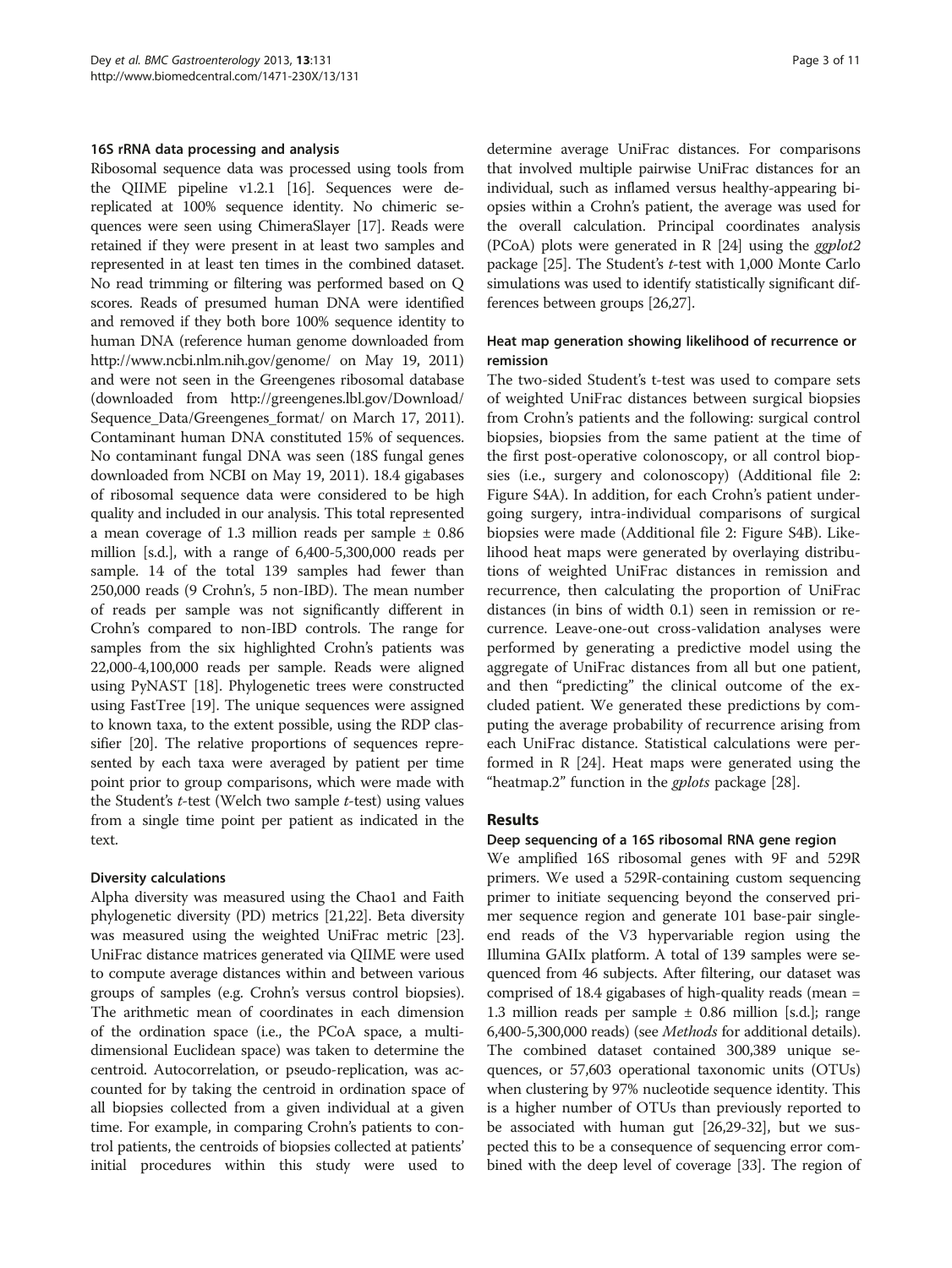16S selected evolves at a rate similar to the 16S gene overall [\[34\]](#page-9-0), so this is not likely to be a major source of difference. We confirmed this by simulating deep sequencing of the gut microbiota. Using previously published datasets of 9,920 [[26](#page-9-0)] and 7,208 [[29](#page-9-0)] near-full-length 16S sequences, we generated large datasets in silico of 200 million reads (comparable to our combined dataset of 180 million reads), adding mismatches at rates of 0.01%, 0.1%, or 0.5% per base. Where the original samples contained 451 and 204 OTUs, respectively, the simulated deeply sequenced samples with a 0.1% error rate contained 32,868 and 26,622 OTUs, confirming the prior observation that sequencing noise on the Illumina platform can inflate OTU estimates [\[35](#page-9-0)]. With an error rate of 0.5% per base, we observed 554,073 and 431,544 OTUs, respectively, suggesting that – even if the 57,603 OTUs we observed do not represent novel taxa revealed by deep sequencing but instead can largely be accounted for by sequencing error – the true sequencing error rate in our dataset was closer to 0.1% per base. We also performed the inverse experiment, subsampling sets of 10,000 sequences from each of the gut samples we collected, in order to estimate OTU counts that might have been seen with shallower sequencing. These subsamples contained 57–245 (95% confidence interval) OTUs, similar to OTU counts at this sequencing depth seen in prior studies [\[26,29\]](#page-9-0).

## Inter-individual heterogeneity in Crohn's disease

We assessed similarity among samples using weighted UniFrac, a beta diversity metric that accounts for both the relative abundances of taxa in each sample and the evolutionary distances among them [[23](#page-9-0)]. In a principal coordinates analysis (PCoA) plot based on pairwise weighted UniFrac distances between samples (Figure [1](#page-4-0)A), non-IBD patients appeared to cluster together. On the other hand, Crohn's patients were dispersed throughout the PCoA plot. The gut microbiota in Crohn's disease does not have a single composition; samples were highly variable, and some were indistinguishable from non-IBD controls. Comparing the centroids in ordination space (i.e., multi-dimensional PCoA space) of all biopsies from each patient's initial procedure within this study, we found that the average weighted UniFrac distance among Crohn's patients ("Crohn's vs Crohn's" in Figure [1](#page-4-0)B) was significantly greater than the average distance among control patients ("control vs control") (P<0.005). In fact, the average distance among Crohn's patients ("Crohn's vs Crohn's") was even greater than the average distance between Crohn's and control samples ("Crohn's vs control")  $(P<0.05)$ , indicating that Crohn's patients are more different from each other than they are from healthy patients. In particular, Crohn's patients undergoing surgery seemed to have the greatest variability (Additional file [2:](#page-8-0) Figure S1).

These observations are reflected in Figures [1](#page-4-0)C and D, which show phylum-level classifications in a single ileal or colonic sample, respectively, from each patient.

Still, several significant differences existed. The two most common phyla in both Crohn's and control samples were Bacteroidetes and Firmicutes (Figures [1C](#page-4-0)-D). All biopsies considered, Crohn's patients had greater relative abundance of *Proteobacteria* ( $P<10^{-4}$ ) and *Fuso*bacteria  $(P<0.05)$ , and lower relative abundance of Bacteroidetes ( $P<10^{-4}$ ), compared to non-IBD patients (Additional file [1](#page-8-0): Table S3). Similar to several previous reports [\[9,36,37](#page-9-0)], our data showed greater relative abundance of Faecalibacterium in healthy patients compared to Crohn's patients, and Crohn's remission patients compared to Crohn's recurrence patients; however, these differences were non-significant. The role of F. prausnitzii in the pathogenesis of Crohn's disease is yet unclear [[38\]](#page-9-0). Consistent with previous observations, the family Enterobacteriaceae was more abundant in Crohn's patients in our study  $(P<10^{-3})$  [\[4](#page-9-0),[7](#page-9-0),[15](#page-9-0)]. The genus  $Ru$ minococcus was less abundant in surgical biopsies from Crohn's patients relative to non-IBD surgical controls  $(P<0.05)$ , in line with a study reporting lower levels of Ruminococcus gnavus in Crohn's disease [\[39](#page-10-0)]. In the context of mixed reports [[9,36,](#page-9-0)[40-42\]](#page-10-0), our data showed lower abundance of Bacteroides in Crohn's disease patients  $(P<10^{-2})$ . The presence of discrepancies between studies may represent species- or strain-level differences, or be a consequence of the inter-individual heterogeneity observed here and elsewhere [[2,15,](#page-9-0)[43\]](#page-10-0).

Dysbiosis was neither localized nor specific to inflamed mucosa. The average UniFrac distance between inflamed biopsies and adjacent healthy-appearing biopsies from the same individual taken at the same time ("inflamed vs healthy-appearing biopsies" in Additional file [2:](#page-8-0) Figure S1) was significantly less than the distance between inflamed biopsies from different individuals ("inflamed vs inflamed [between persons]")  $(P<0.005)$ , indicating that measured microbial community composition is fairly consistent around the ileocolic junction within a patient, regardless of local inflammation. As noted above, this may be due in part to cross-contamination. This held true for both comparisons within the same region (ileum or colon) or between regions (ileum versus colon) (Additional file [2](#page-8-0): Figure S1). Prior studies have reported mixed results to this end [\[5,15,](#page-9-0)[44,45](#page-10-0)]. These data also suggest that inflamed biopsies in different patients vary in microbial composition, as supported by the comparison of the average distance between inflamed biopsies from different individuals ("inflamed vs inflamed [between persons]" in Figure [1B](#page-4-0)) with the average distance between inflamed biopsies from an individual taken at a given time point ("inflamed vs inflamed [within individual]")  $(P<0.05)$ . Indeed, inflamed biopsies from different patients did not cluster together, but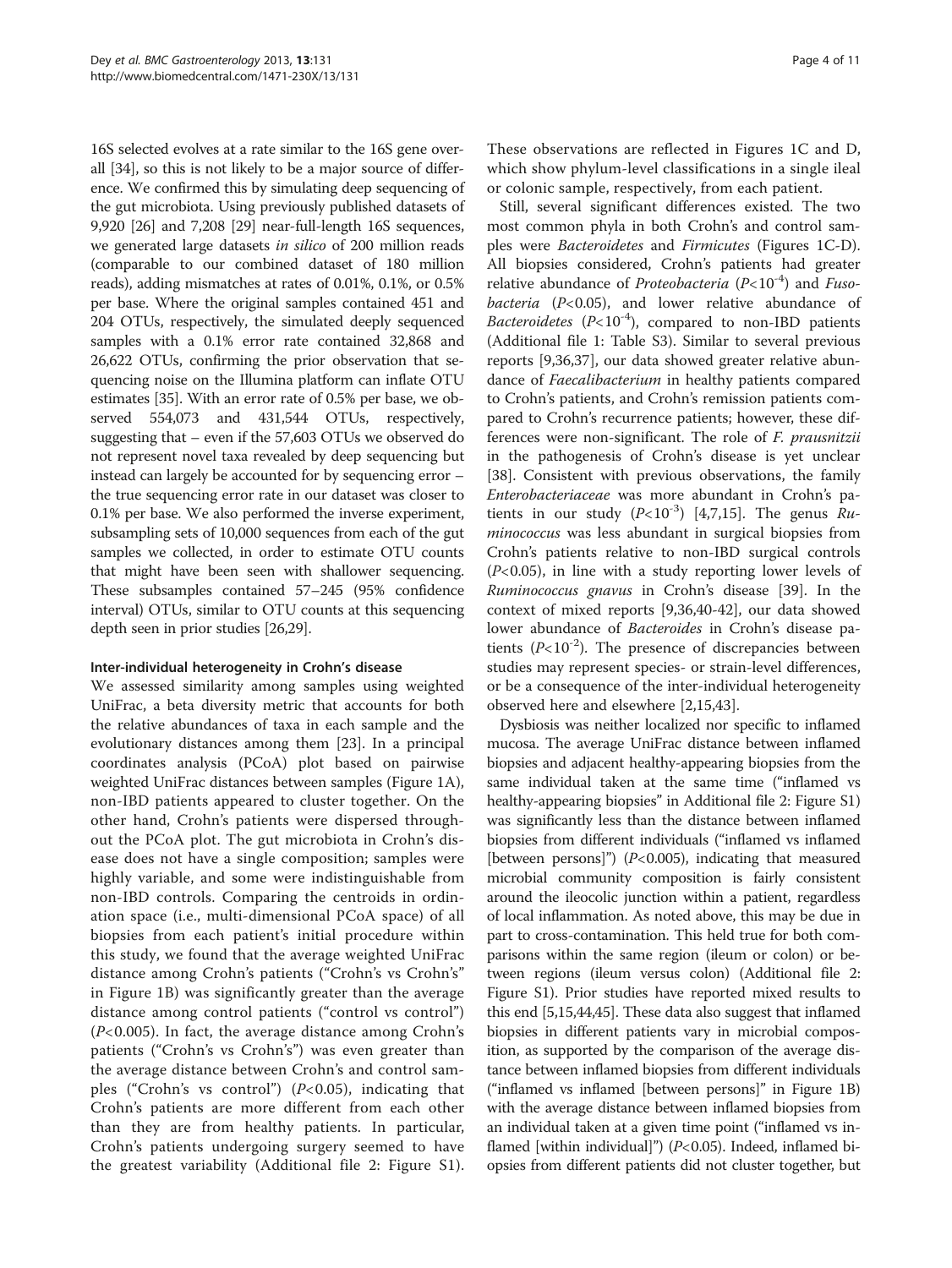<span id="page-4-0"></span>

rather varied across PCoA space (Figure 1A), suggesting multiple varieties of dysbiosis. Finally, stool and biopsies acquired concomitantly from a single individual were no more similar to each other than biopsies (or stool) from different individuals (Additional file [2:](#page-8-0) Figures S1, S2).

## Surgical biopsies from Crohn's patients who remain in remission are more similar to controls

Of the 11 Crohn's patients who underwent surgery, 6 had follow-up at our center during the study period and provided usable samples (Additional file [1](#page-8-0): Table S2; Additional file [2](#page-8-0): Figure S3 describes the other patients). All six patients were on biological therapies at the time of surgery: 5 were on adalimumab (anti-TNF-α) prior to

surgery; 1 had previously been on adalimumab but had recently switched to natalizumab (anti-α4-integrin). Half of these patients experienced recurrence at post-operative colonoscopy. Surgical biopsies from patients with recurrence appeared to be outliers on the PCoA plot relative to the main cluster of samples constituted largely by non-IBD samples (Figure [2A](#page-5-0)). The average UniFrac distance between surgical samples from Crohn's patients and from non-IBD controls was significantly greater in recurrence than in remission  $(P=0.03;$  Figures [2B](#page-5-0), Additional file [2](#page-8-0): Figure S4A). Patients who subsequently enjoyed remission at 6 months were more similar to the controls. Large UniFrac distances to controls were rarely seen in remission, while small distances were rare in recurrence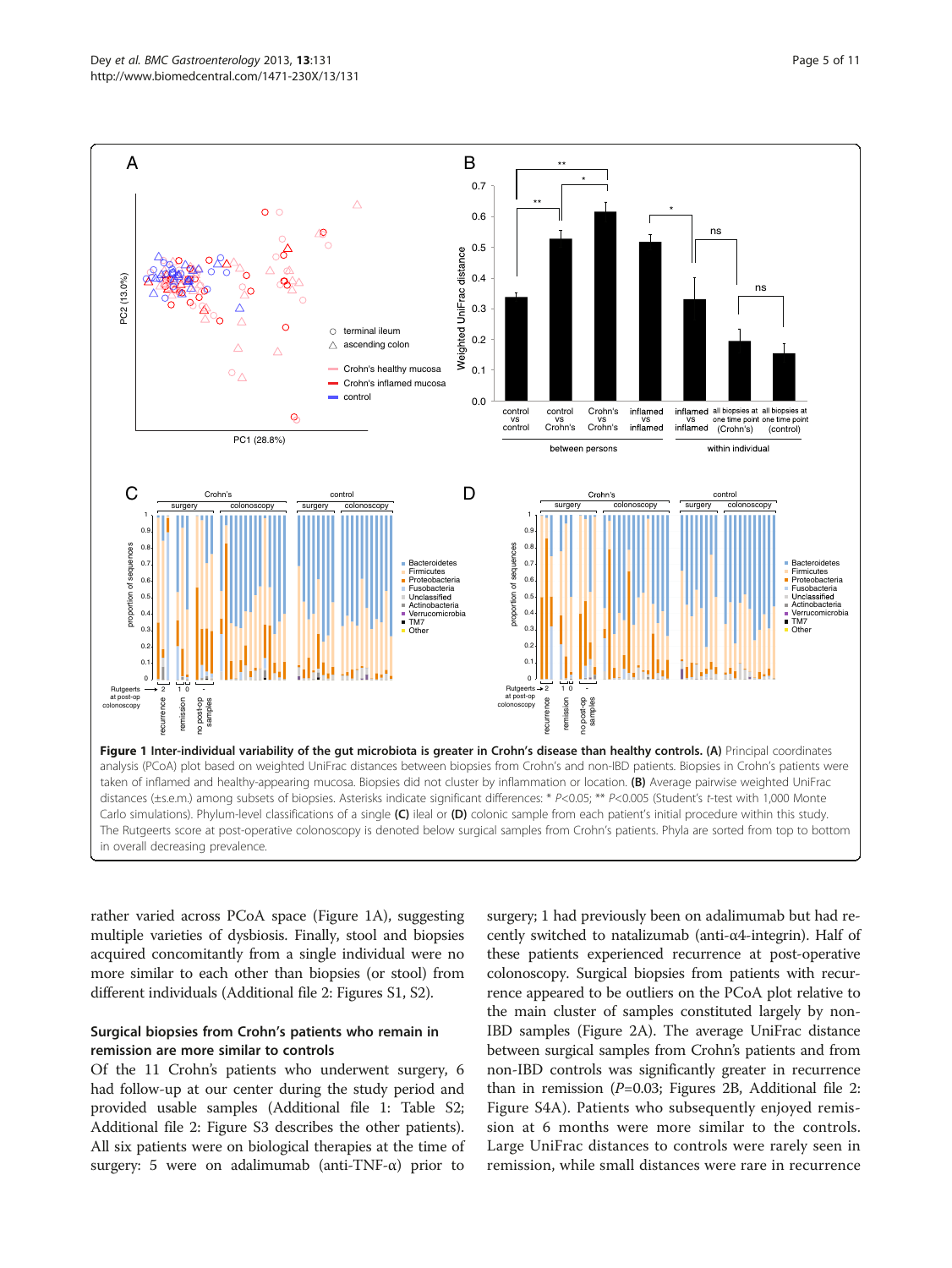<span id="page-5-0"></span>

(Figure 2C). Nonetheless, there was an overlapping distribution of UniFrac distances to controls in remission and recurrence.

Given these patterns, we asked whether a single surgical biopsy from a Crohn's patient could be used to estimate probability of recurrence or remission. We took two approaches to studying this. First, we randomly selected a single surgical biopsy from each of the six Crohn's patients and determined the UniFrac distance to a randomly selected control biopsy. We then compared the distributions of three distances from remission patients versus three distances from recurrence patients. A different control biopsy was used for each comparison, in order to test whether any observed differences were robust to variation among controls. Repeating this exercise 10,000 times, we found that these distributions were significantly different in 34% of cases, as defined by a P value of less than 0.05 (Figure 2D). Second, we determined UniFrac distances from each Crohn's surgical biopsy to the centroid in ordination space of all control biopsies. We compared distributions in remission versus recurrence, examining all 486 combinations of pairwise comparisons between each surgical sample from the six Crohn's patients and the centroid of control biopsies (Figure 2E). The distributions of distances in remission and recurrence were significantly different in 56% of comparisons. Both of these calculations suggest that use of a single biopsy specimen for prognostic purposes may not be reliably useful.

We therefore examined the utility of combining information from multiple biopsies. For each of the six Crohn's patients, we estimated outcome based on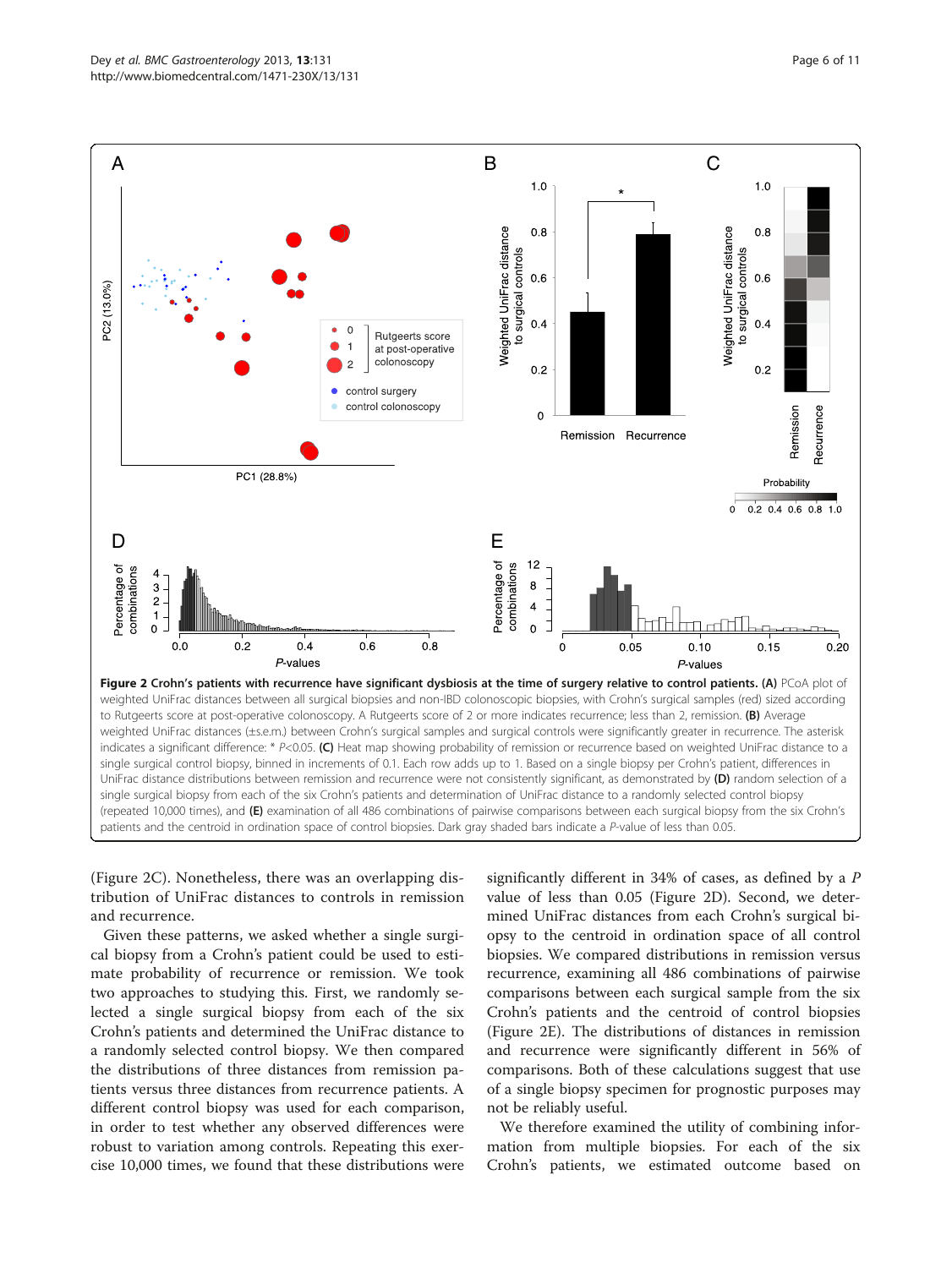likelihood models constructed from the other five patients (Additional file [2](#page-8-0): Figures S5, S6). In this leave-one-patient-out cross-validation analysis, pairwise UniFrac distances between surgical biopsies of the fivepatient "training set" and all controls were used to generate heat maps reflecting probabilities of recurrence given a single UniFrac distance. We then computed the probability of recurrence by averaging the probabilities generated by each surgical biopsy from the "test patient." This scheme correctly predicted recurrence or remission in all cases. In two cases, the correct prediction was made with low confidence, based on a probability of 53- 55%; in the remaining cases, the signal was substantially stronger, such that the mean probability associated with all predictions in this leave-one-patient-out analysis was 79% ± 9%. Multiple biopsies appear to improve signal despite the general trend that biopsies from a patient are most similar to each other. This may relate to the inconsistency seen between biopsies from surgery in patients with recurrence, discussed below.

## Crohn's patients with post-operative recurrence have less consistency between surgical biopsies and less stability through time

Crohn's patients with recurrence exhibited less stable microbiota through time. The average UniFrac distance between the centroid of a patient's surgical biopsies and the centroid of the same patient's post-operative biopsies was greater in recurrence than in remission  $(P<0.005;$ Figure [3](#page-7-0)A). A similar but non-significant trend was seen when we averaged the pairwise UniFrac distances among surgical samples from an individual (i.e., the average of all pairwise distances between inflamed ileum, healthy ileum, and healthy colon from a single patient at the time of surgery): Crohn's patients with recurrence showed less consistency (Additional file [2:](#page-8-0) Figure S4B). This may underlie the above finding that multiple biopsies improve prediction strength. These observations are reflected in the taxonomic classifications of biopsies acquired from patients included in the longitudinal analysis: patients who stay in remission appear to have a more even profile across samples (Figures [1](#page-4-0)C-D, [3](#page-7-0)C). We used the distribution of UniFrac distances through time (i.e., surgery compared to post-operative colonoscopy for an individual) to generate heat maps showing probability of clinical outcomes (Figure [3](#page-7-0)B, Additional file [2](#page-8-0): Figure S4B). We validated our model using a leave-one-patient-out approach as above. Again, predictions were correct with varying levels of confidence. In one case, confidence was low at 59%; in the remainder, the signal was substantially stronger, such that the mean probability associated with all predictions was 88% ± 8% (Additional file [2:](#page-8-0) Figure S7). Instability of the gut microbiota through time may therefore be related to recurrence. Interestingly, biopsies from post-operative colonoscopies of all Crohn's patients reflected a migration toward the cluster of control biopsies, regardless of Rutgeerts score (Additional file [2:](#page-8-0) Figure S8).

## Reduced species richness in Crohn's pronounced in recurrence

Consistent with prior reports [[2,4](#page-9-0),[15](#page-9-0)[,46\]](#page-10-0), we observed reduced alpha diversity (i.e., species richness) in the gut microbiota of Crohn's patients. In light of variations in sequencing depth, we subsampled sets of 10,000 sequences from each sample, excluding the single sample with fewer total reads (a colonic biopsy from a patient without IBD). We observed 143 +/− 5 (s.e.m.) OTUs in patients with Crohn's disease, as compared to 176 +/− 6 (s.e.m.) OTUs in non-IBD controls. The Chao1 nonparametric estimator and the Faith phylogenetic diversity (PD) metric also indicated reduced diversity in Crohn's patients compared to controls (Additional file [2:](#page-8-0) Figures S9, S10) [\[21,22](#page-9-0)]. The reduction in alpha diversity in Crohn's was significant in patients with recurrence with both Chao1 and PD metrics relative to non-IBD controls  $(P<0.05)$ . These data are consistent with the hypothesis that a rich gut microbiota may protect against disease.

We identified a limited number of significant taxonomic differences in samples from Crohn's patients with recurrence relative to those who stayed in remission. At surgery, patients who would go on to experience recurrence had a significantly lower relative abundance of the families Lachnospiraceae  $(P<10^{-2})$  and Erysipelotrichaceae (P<0.05), as well as an unidentified genus within *Clostridia*  $(P<10^{-2})$ , all members of the phylum Firmicutes (Additional file [1](#page-8-0): Table S3). Recurrence was associated with a greater abundance of Rhodobacteraceae (of class Alphaproteobacteria;  $P<0.05$ ) and an unknown *Proteobacteria* ( $P<10^{-2}$ ). At postoperative colonoscopy, the genus Rhizobium (also Alphaproteobacteria) was the lone significant difference between Crohn's patients experiencing recurrence and those remaining in remission, more abundant in patients with recurrence  $(P<0.05)$ .

## **Discussion**

Understanding the gut microbiome in IBD is of interest to both clinicians and patients, who are eager to predict clinical course of the disease and identify appropriate treatments to improve health outcomes, including probiotics and diet [[47\]](#page-10-0). Studying the etiologic role of the gut microbiome in Crohn's disease is challenging, due to multiple issues including unpredictability of disease course and patient selection. Many studies have characterized patients at a single time point and attributed to Crohn's disease the observed microbial differences from controls [[2](#page-9-0),[4](#page-9-0),[7,15](#page-9-0),[36](#page-9-0),[37](#page-9-0),[42](#page-10-0)-[46\]](#page-10-0). Global trends in diversity have been underexplored. Here, we followed carefully phenotyped patients over time to correlate microbial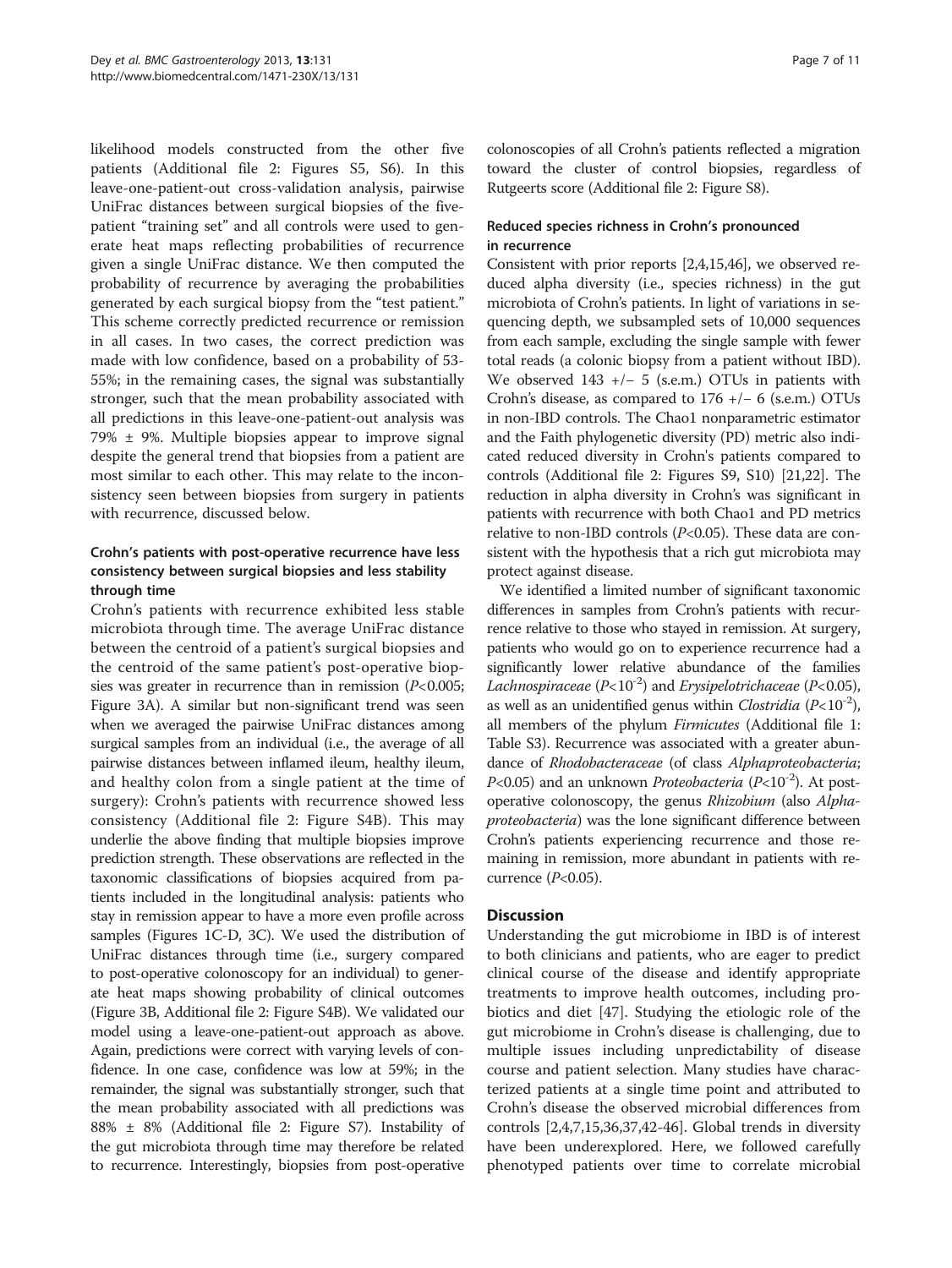<span id="page-7-0"></span>

profiles with clinical course, synchronizing the time course with ileocolic resection, and controlling for biologic medication usage and geographic impact. Consistent with prior reports suggesting translational utility of gut microbial profiling in Crohn's disease [[9,](#page-9-0)[48\]](#page-10-0), we show here that patients experiencing recurrence of inflammation after surgical resection of all diseased bowel have distinct diversity profiles relative to patients who remain in remission. A clinical test characterizing multiple biopsies from a surgically resected specimen may ultimately be useful for informing prognosis.

While this study addresses several challenges of study design pertaining to variability and unpredictability in disease course, it is also subject to certain limitations. The findings presented here represent a small number of patients on biologic therapies at a single medical center. Conceivably, these findings may therefore only apply to a limited subset of Crohn's patients, whether it be patients on related medications or those in the study's catchment population. Given differences in study design, patient characteristics, sequencing strategies, and other experimental variables, it is difficult to directly evaluate patients described in previous studies in the context of our findings. The development of a practical test based on these findings will require validation on a larger and more diverse patient population involving multiple medical centers.

There were several questions we were unable to address. We wished to collect fecal and biopsy samples at all time points in order to examine the relationships of both to outcomes. Unfortunately, we were only able collect fecal samples from already-enrolled Crohn's patients concurrent with their post-operative colonoscopy. Subsequent investigations examining the predictive capacity of stool may build upon current knowledge of fecal biomarkers [\[49](#page-10-0)], perhaps by focusing on patients with inflammation of the distal gut or in patients who are not otherwise scheduled for an invasive evaluation (e.g. colonoscopy).

We also could not interpret the observed post-operative "migration" of samples on the PCoA plot towards the healthy controls in cases of both recurrence and remission. It is unclear whether this constituted some degree of recovery from dysbiosis. Pre-operative data on the Crohn's patients or longitudinal data on the non-IBD surgical controls may have enabled a better understanding of this migration. Future studies should evaluate pharmacologic or dietary interventions in the context of microbial shifts through time. Recent reviews of probiotics and prebiotics in Crohn's disease have underscored a lack of knowledge in this area [\[50-53](#page-10-0)].

#### Conclusions

In summary, we demonstrated in this limited cohort at a single medical center that analyses of surgical biopsies using the UniFrac metric are associated with subsequent clinical course. Whether the severity of dysbiosis or the instability of the gut microbiota (or both) is the critical determinant of recurrence in Crohn's patients undergoing surgery will need to be further explored. Whether these influence inflammation or are the result thereof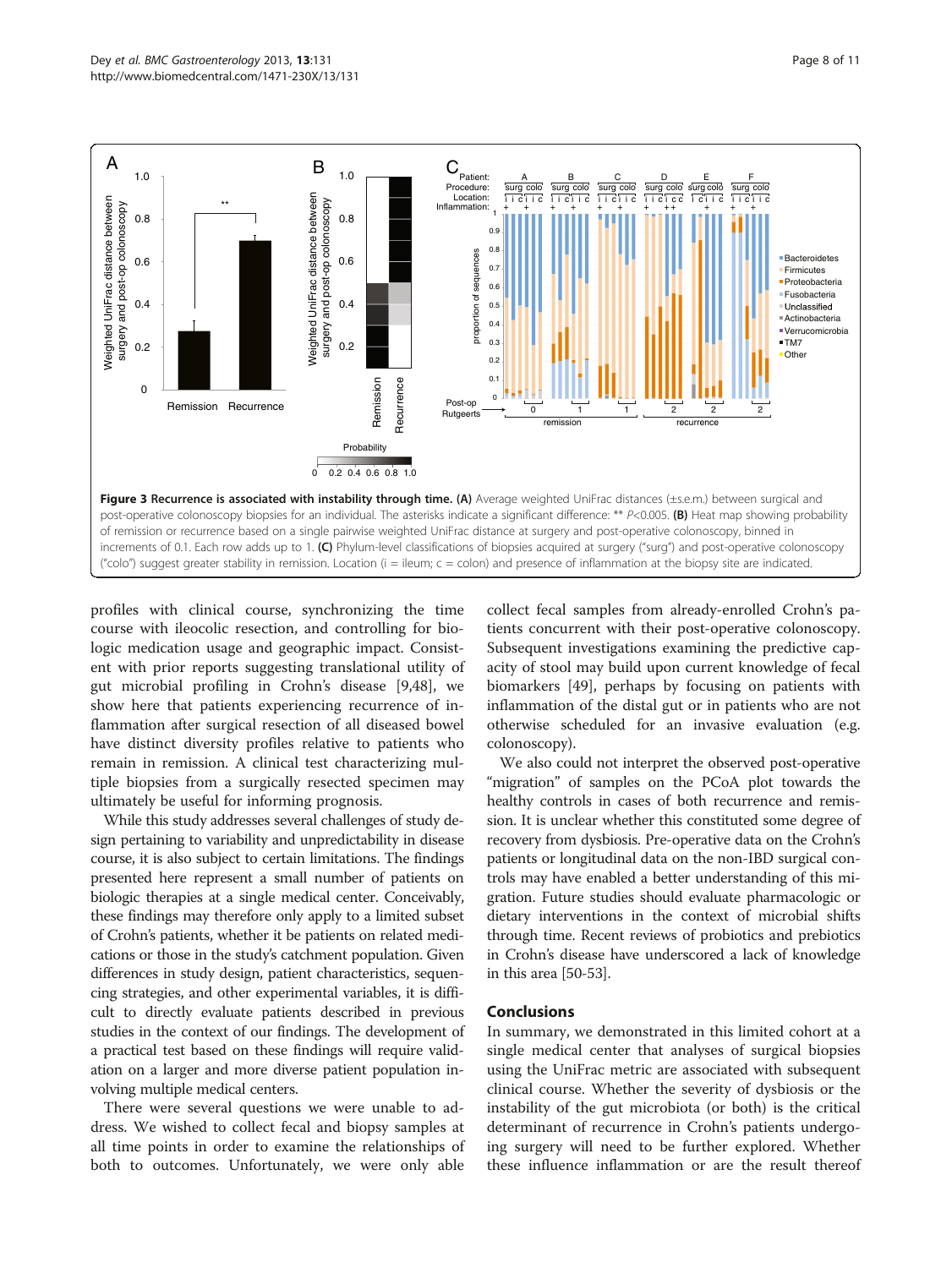<span id="page-8-0"></span>remains unclear. Dysbiosis in Crohn's has many varieties and does not appear to be specific to inflamed mucosa. With apologies to Tolstoy, "unhappy guts" in Crohn's appear to be "unhappy" in different ways [\[54](#page-10-0)]. Taken together with the broad spectrum of genetic mutations associated with Crohn's disease [\[55,56](#page-10-0)], it is not surprising that a specific cause has not been identified, and that IBD patients require individualized care. Further studies are warranted to validate these conclusions in a larger set of patients and other clinical contexts.

## Additional files

[Additional file 1: Table S1.](http://www.biomedcentral.com/content/supplementary/1471-230X-13-131-S1.pdf) Demographics and clinical characteristics of study patients (numbers in parentheses), with a focus on the two sets of patients discussed most extensively in the text: (A) Crohn's patients with recurrence or remission, and (B) Crohn's patients and non-IBD control patients. Table S2. Demographic and clinical data on patients studied longitudinally. Table S3. P-values of differences in relative abundances of taxa between (A) surgical biopsies from Crohn's patients with recurrence and those in remission (time point 1),  $(B)$  colonoscopic biopsies from Crohn's patients with recurrence and those in remission (time point 2), (C) surgical biopsies from Crohn's patients and controls, or (D) all biopsies from Crohn's patients and controls. Taxonomic strings are listed to the deepest taxonomic rank that could be determined. Significant differences (P < 0.05) are indicated in this table and color-coded to indicate which group contains the higher proportion of the microbe: red for recurrence (A,B) or Crohn's (C,D); blue for remission (A,B) or controls (C,D); and gray for non-significant. Taxa that did not have significant differences in any of the four categories are not included in the table.

[Additional file 2: Figure S1.](http://www.biomedcentral.com/content/supplementary/1471-230X-13-131-S2.pdf) Average weighted UniFrac distances (±s.e.m.) among subsets of biopsies. Asterisks indicate significant differences: \* P<0.05; \*\* P<0.005 (Student's t-test with 1,000 Monte Carlo simulations). Figure S2. PCoA plot of weighted UniFrac distances (A) between all samples acquired in this study (stool is indicated with an asterisk) and (B) between stool samples and biopsies acquired at the same time in 5 patients with Crohn's disease, at the first 1-2 postoperative colonoscopies. Figure S3. PCoA plot of weighted UniFrac distances between all biopsies (i.e., from all patients at all time points) denoting samples from Crohn's patients who underwent surgery but were excluded from predictive modeling. 1 patient was lost to follow-up. The remaining 4 underwent post-op colonoscopy and were given Rutgeerts scores of 0, 1, 2, and 3, referred to as patients 0–3, respectively, in this discussion. Patient 0 was scheduled for ileocolic resection when recruited to this study. However, an intra-operative decision was made to perform a limited ileal resection combined with stricturoplasty. During postop colonoscopy, the scope could not be advanced to the surgical anastomosis, and so the Rutgeerts score (which was based on the visualized terminal ileum) was not reflective of mucosal health at the anastomosis. Patient 1 agreed to provide surgical specimens but declined to provide biopsies at post-op colonoscopy. Patient 2 had postop colonoscopy after the sample collection period had ended. Patient 3 received postop colonoscopy at another hospital but was described to have significant inflammation and narrowing at the anastomosis, consistent with a score of 3. Figure S4. Average weighted UniFrac distances (±s.e.m.) (A) between Crohn's surgical and all control biopsies, and (B) among surgical biopsies from an individual Crohn's patient, demonstrating differences in remission versus recurrence. The asterisk indicates a significant difference: \* P<0.05; ns, non-significant. Figure S5. Leave-one-out validation testing of heat maps for generating predictions regarding postoperative recurrence in Crohn's patients using weighted UniFrac distances between biopsies taken at surgery and surgical controls. The post-operative Rutgeerts score is shown on the left (remission = 1–0; recurrence = 2 or more). The distribution of UniFrac distances for each patient is represented as the top box plot in each set of three. The subsequent two box plots in each set are the distributions of UniFrac distances in the remaining 5 patients, distinguishing those who had recurrence from those in remission. Heat maps on the right were generated

from these distributions to reflect probabilities of recurrence or remission given a single UniFrac distance. Figure S6. Leave-one-out validation testing of heat maps for generating predictions regarding postoperative recurrence in Crohn's patients using weighted UniFrac distances between biopsies taken at surgery and all control biopsies (taken from surgery and colonoscopy). The post-operative Rutgeerts score is shown on the left (remission  $= 0-1$ ; remission = 2 or more). The distribution of UniFrac distances for each patient is represented as the top box plot in each set of three. The subsequent two box plots in each set are the distributions of UniFrac distances in the remaining 5 patients, distinguishing those who had recurrence from those in remission. Heat maps on the right were generated from these distributions to reflect probabilities of recurrence or remission given a single UniFrac distance. Figure S7. Leave-one-out validation testing of heat maps for generating predictions regarding postoperative recurrence in Crohn's patients using weighted UniFrac distances between biopsies taken at surgery and at postoperative colonoscopy. The post-operative Rutgeerts score is shown on the left (remission  $= 0-1$ ; remission  $= 2$  or more). The distribution of UniFrac distances for each patient is represented as the top box plot in each set of three. The subsequent two box plots in each set are the distributions of UniFrac distances in the remaining 5 patients, distinguishing those who had recurrence from those in remission. Heat maps on the right were generated from these distributions to reflect probabilities of recurrence or remission given a single UniFrac distance. Figure S8. PCoA plots of weighted UniFrac distances between all samples acquired in this study, with each panel highlighting the progression through time of an individual patient. The top row shows patients who went into remission (Rutgeerts scores of 0 or 1); the bottom row shows patients who had recurrence (Rutgeerts scores of 2). Figure S9. Alpha diversity as measured using the chao1 metric, comparing (A) control versus Crohn's samples and (B) surgical biopsies of Crohn's patients who go on to have recurrence versus those who stay in remission, compared to surgical control biopsies. The asterisk indicates a significant difference: \* P<0.05. Figure S10. Alpha diversity as measured using phylogenetic diversity, comparing (A) control versus Crohn's samples and (B) surgical biopsies of Crohn's patients who go on to have recurrence versus those who stay in remission, compared to surgical control biopsies. The asterisk indicates a significant difference: \* P<0.05.

#### Abbreviations

IBD: Inflammatory bowel disease; OTU: Operational taxonomic unit; PCoA: Principal coordinates analysis.

#### Competing interests

The authors declare that they have no competing interests.

#### Authors' contributions

ND was involved in study concept and design; patient consent; sample collection and processing; acquisition, analysis, and interpretation of data; and drafting and revising the manuscript. DAWS and SR were involved in analysis and interpretation of data, and revision of the manuscript. SEB was involved in study concept and design; analysis and interpretation of data; drafting and revising the manuscript; and study supervision. All authors contributed to and approved the final manuscript by providing constructive suggestions.

#### Acknowledgements

The authors wish to thank all the patients who generously agreed to participate in this study. We are grateful to Edward Kim, Averil Ma, Uma Mahadevan, Jonathan Terdiman, Madhulika Varma, and Fernando Velayos for facilitating patient recruitment and biopsy acquisition.

#### Data deposition

We have obtained a letter of certification to submit the combined 16S rRNA sequence dataset to the NCBI database of Genotypes and Phenotypes (dbGaP). Data are being submitted at the time of publication.

#### Grant support

National Academies Keck Futures Initiative (Geno11), National Institutes of Health (T32 Institutional Training grant DK00700733; HG4872), and Marie Curie International Outgoing Fellowship (PIOF-GA-2009-237751).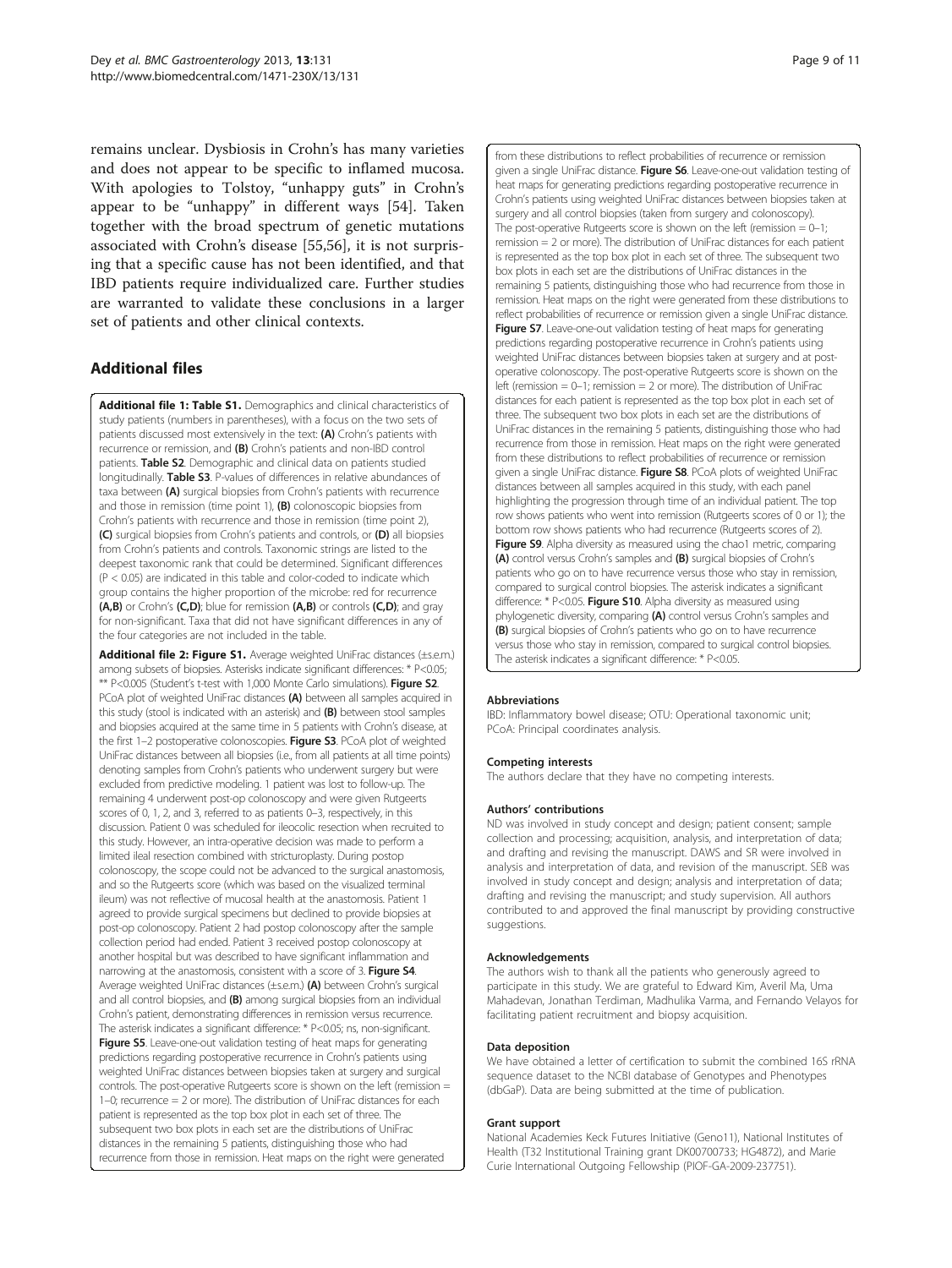#### <span id="page-9-0"></span>Author details

<sup>1</sup>Department of Medicine, Division of Gastroenterology, University of California, San Francisco, 513 Parnassus Avenue, Room S-357, San Francisco, CA 94143-0538, USA. <sup>2</sup>Department of Plant and Microbial Biology, University of California, Berkeley, 461 Koshland Hall, Berkeley, CA 94720-3102, USA. <sup>3</sup>Current address: Center for Genome Sciences and Systems Biology, Washington University School of Medicine, Saint Louis, MO 63108, USA. 4 Current address: Department of Medicine, Division of Gastroenterology, Washington University School of Medicine, Saint Louis, MO 63108, USA.

#### Received: 8 January 2013 Accepted: 6 August 2013 Published: 22 August 2013

#### References

- Abraham C, Cho JH: Inflammatory bowel disease. N Engl J Med 2009, 361:2066–2078.
- 2. Frank DN, St Amand AL, Feldman RA, Boedeker EC, Harpaz N, Pace NR: Molecular-phylogenetic characterization of microbial community imbalances in human inflammatory bowel diseases. Proc Natl Acad Sci USA 2007, 104:13780–13785.
- 3. Neut C, Bulois P, Desreumaux P, Membré J-M, Lederman E, Gambiez L, Cortot A, Quandalle P, van Kruiningen H, Colombel J-F: Changes in the bacterial flora of the neoterminal ileum after ileocolonic resection for Crohn's disease. Am J Gastroenterol 2002, 97:939–946.
- 4. Dicksved J, Halfvarson J, Rosenquist M, Järnerot G, Tysk C, Apajalahti J, Engstrand L, Jansson JK: Molecular analysis of the gut microbiota of identical twins with Crohn's disease. ISME J 2008, 2:716-727.
- 5. Bibiloni R, Mangold M, Madsen KL, Fedorak RN, Tannock GW: The bacteriology of biopsies differs between newly diagnosed, untreated, Crohn's disease and ulcerative colitis patients. J Med Microbiol 2006, 55(Pt 8):1141–1149.
- Swidsinski A, Weber J, Loening-Baucke V, Hale LP, Lochs H: Spatial organization and composition of the mucosal flora in patients with inflammatory bowel disease. J Clin Microbiol 2005, 43:3380-3389.
- 7. Willing BP, Dicksved J, Halfvarson J, Andersson AF, Lucio M, Zheng Z, Järnerot G, Tysk C, Jansson JK, Engstrand L: A pyrosequencing study in twins shows that gastrointestinal microbial profiles vary with inflammatory bowel disease phenotypes. Gastroenterology 2010, 139:1844–1854.
- 8. Frank DN, Robertson CE, Hamm CM, Kpadeh Z, Zhang T, Chen H, Zhu W, Sartor RB, Boedeker EC, Harpaz N, Pace NR, Li E: Disease phenotype and genotype are associated with shifts in intestinal‐associated microbiota in inflammatory bowel diseases. Inflamm Bowel Dis 2011, 17:179–184.
- Sokol H, Pigneur B, Watterlot L, Lakhdari O, Bermúdez-Humarán LG, Gratadoux J-J, Blugeon S, Bridonneau C, Furet J-P, Corthier G, Grangette C, Vasquez N, Pochart P, Trugnan G, Thomas G, Blottière HM, Doré J, Marteau P, Seksik P, Langella P: Faecalibacterium prausnitzii is an anti-inflammatory commensal bacterium identified by gut microbiota analysis of Crohn disease patients. Proc Natl Acad Sci USA 2008, 105:16731–16736.
- 10. Terdiman JP: Prevention of postoperative recurrence in Crohn's disease. Clin Gastroenterol Hepatol 2008, 6:616–620.
- 11. Regueiro M, Schraut W, Baidoo L, Kip KE, Sepulveda AR, Pesci M, Harrison J, Plevy SE: Infliximab prevents Crohn's disease recurrence after ileal resection. Gastroenterology 2009, 136:441–450.
- 12. Rutgeerts P, Geboes K, Vantrappen G, Kerremans R, Coenegrachts JL, Coremans G: Natural history of recurrent Crohn's disease at the ileocolonic anastomosis after curative surgery. Gut 1984, 25:665–672.
- 13. Dave M, Johnson LA, Walk ST, Young VB, Stidham RW, Chaudhary MN, Funnell J, Higgins PDR: A randomised trial of sheathed versus standard forceps for obtaining uncontaminated biopsy specimens of microbiota from the terminal ileum. Gut 2011, 60:1043–1049.
- 14. Eckburg PB, Bik EM, Bernstein CN, Purdom E, Dethlefsen L, Sargent M, Gill SR, Nelson KE, Relman DA: Diversity of the human intestinal microbial flora. Science 2005, 308:1635–1638.
- 15. Walker AW, Sanderson JD, Churcher C, Parkes GC, Hudspith BN, Rayment N, Brostoff J, Parkhill J, Dougan G, Petrovska L: High-throughput clone library analysis of the mucosa-associated microbiota reveals dysbiosis and differences between inflamed and non-inflamed regions of the intestine in inflammatory bowel disease. BMC Microbiol 2011, 11:7.
- 16. Caporaso JG, Kuczynski J, Stombaugh J, Bittinger K, Bushman FD, Costello EK, Fierer N, Peña AG, Goodrich JK, Gordon JI, Huttley GA, Kelley ST, Knights D, Koenig JE, Ley RE, Lozupone CA, McDonald D, Muegge BD, Pirrung M, Reeder J, Sevinsky JR, Turnbaugh PJ, Walters WA, Widmann J, Yatsunenko T, Zaneveld J, Knight R: QIIME allows analysis of high-throughput community sequencing data. Nat Methods 2010, 7:335–336.
- 17. Haas BJ, Gevers D, Earl AM, Feldgarden M, Ward DV, Giannoukos G, Ciulla D, Tabbaa D, Highlander SK, Sodergren E, Methé B, DeSantis TZ, Petrosino JF, Knight R, Birren BW: Chimeric 16S rRNA sequence formation and detection in Sanger and 454-pyrosequenced PCR amplicons. Genome Res 2011, 21:494–504.
- 18. Caporaso JG, Bittinger K, Bushman FD, DeSantis TZ, Andersen GL, Knight R: PyNAST: a flexible tool for aligning sequences to a template alignment. Bioinformatics 2010, 26:266–267.
- 19. Price MN, Dehal PS, Arkin AP: FastTree: computing large minimum evolution trees with profiles instead of a distance matrix. Mol Biol Evol 2009, 26:1641–1650.
- 20. Wang Q, Garrity GM, Tiedje JM, Cole JR: Naive Bayesian classifier for rapid assignment of rRNA sequences into the new bacterial taxonomy. Appl Environ Microbiol 2007, 73:5261-5267.
- 21. Chao A: Non-parametric estimation of the number of classes in a population. Scand J Stat 1987, 11:265–270.
- 22. Faith DP: Phylogenetic pattern and the quantification of organismal biodiversity. Philos Trans R Soc Lond B Biol Sci 1994, 345:45–58.
- 23. Lozupone C, Knight R: UniFrac: a new phylogenetic method for comparing microbial communities. Appl Environ Microbiol 2005, 71:8228–8235.
- 24. R Development Core Team: R: A Language and Environment for Statistical Computing. Vienna: R Foundation for Statistical Computing; 2011.
- 25. Wickham H: Ggplot2: Elegant Graphics for Data Analysis. Springer New York; 2009. http://cran.r-project.org/web/packages/ggplot2/.
- 26. Turnbaugh PJ, Hamady M, Yatsunenko T, Cantarel BL, Duncan A, Ley RE, Sogin ML, Jones WJ, Roe BA, Affourtit JP, Egholm M, Henrissat B, Heath AC, Knight R, Gordon JI: A core gut microbiome in obese and lean twins. Nature 2009, 457:480–484.
- 27. Yatsunenko T, Rey FE, Manary MJ, Trehan I, Dominguez-Bello MG, Contreras M, Magris M, Hidalgo G, Baldassano RN, Anokhin AP, Heath AC, Warner B, Reeder J, Kuczynski J, Caporaso JG, Lozupone CA, Lauber C, Clemente JC, Knights D, Knight R, Gordon JI: Human gut microbiome viewed across age and geography. Nature 2012, 486:222–227.
- 28. Warnes GR, Bolker B, Bonebakker L, Gentleman R, Liaw WHA, Lumley T, Maechler M, Magnusson A, Moeller S, Schwartz M, Venables B: gplots: Various R programming tools for plotting data; 2010.
- 29. Dethlefsen L, Huse S, Sogin ML, Relman DA: The pervasive effects of an antibiotic on the human gut microbiota, as revealed by deep 16S rRNA sequencing. PLoS Biol 2008, 6:e280.
- 30. Ley RE, Turnbaugh PJ, Klein S, Gordon JI: Microbial ecology: human gut microbes associated with obesity. Nature 2006, 444:1022–1023.
- 31. Bäckhed F, Ley RE, Sonnenburg JL, Peterson DA, Gordon JI: Host-bacterial mutualism in the human intestine. Science 2005, 307:1915–1920.
- 32. Muegge BD, Kuczynski J, Knights D, Clemente JC, González A, Fontana L, Henrissat B, Knight R, Gordon JI: Diet Drives Convergence in Gut Microbiome Functions Across Mammalian Phylogeny and Within Humans. Science 2011, 332:970–974.
- 33. Huse SM, Welch DM, Morrison HG, Sogin ML: Ironing out the wrinkles in the rare biosphere through improved OTU clustering. Environ Microbiol 2010, 12:1889–1898.
- Soergel DAW: Computational Methods for Evaluating Microbial Diversity (Ph.D. dissertation, University of California, Berkeley). Berkeley: Ph.D. dissertation. University of California; 2010.
- 35. Degnan PH, Ochman H: Illumina-based analysis of microbial community diversity. ISME J 2011, 6:183-194.
- 36. Kang S, Denman SE, Morrison M, Yu Z, Dore J, Leclerc M, McSweeney CS: Dysbiosis of fecal microbiota in Crohn's disease patients as revealed by a custom phylogenetic microarray. Inflamm Bowel Dis 2010, 16:2034–2042.
- 37. Mondot S, Kang S, Furet JP, Aguirre de Carcer D, McSweeney C, Morrison M, Marteau P, Doré J, Leclerc M: Highlighting new phylogenetic specificities of Crohn's disease microbiota. Inflammatory Bowel Diseases 2011, 17:185–192.
- 38. Jia W, Whitehead RN, Griffiths L, Dawson C, Waring RH, Ramsden DB, Hunter JO, Cole JA: Is the abundance of Faecalibacterium prausnitzii relevant to Crohn's disease? FEMS Microbiol Lett 2010, 310:138–144.